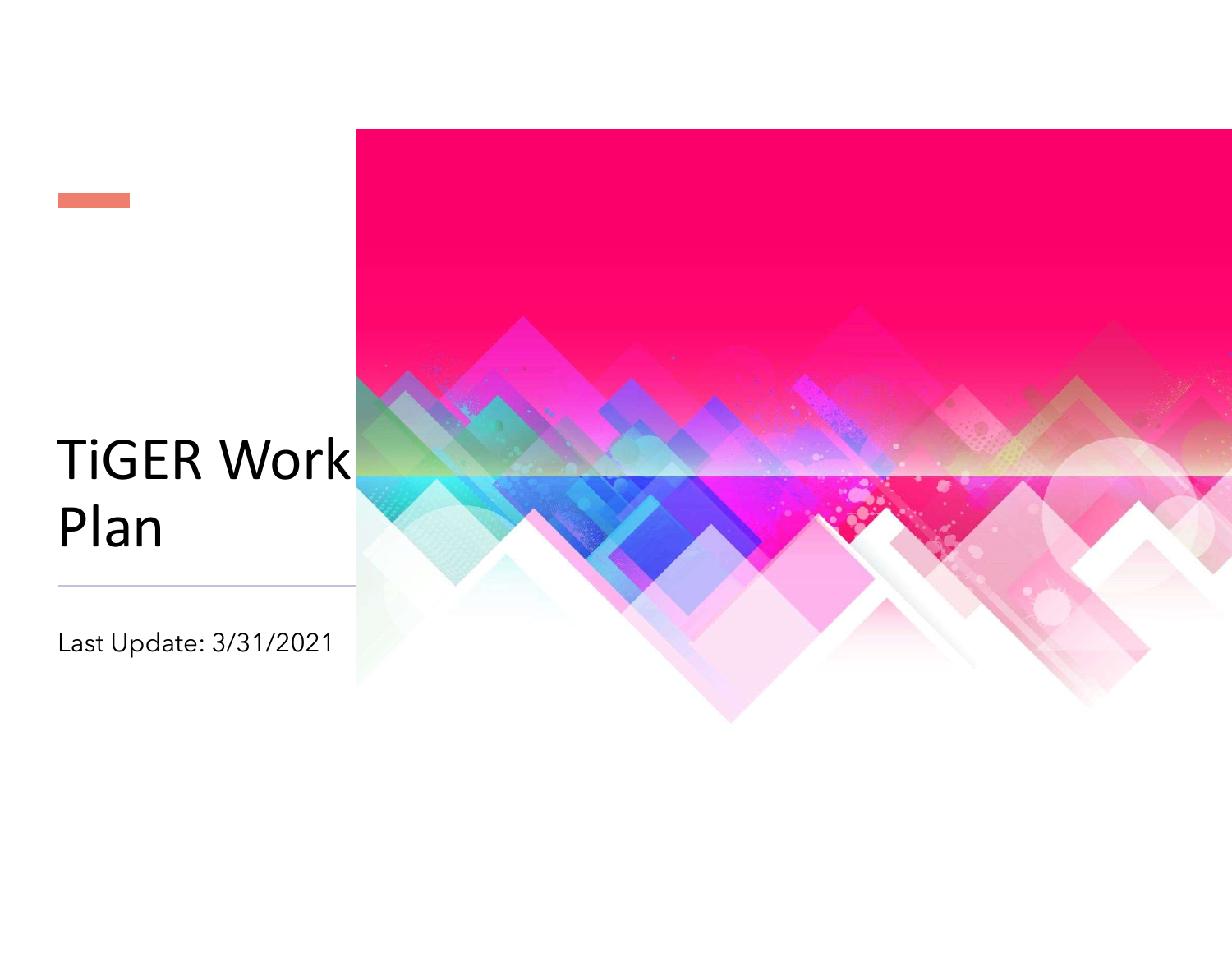## Work Plan Summary

## • TiGER will conduct its work in 8 phases:

- Phase 1-7 (focused on research and drafting recommendations) January 2021 to April 2022
- **Fan Summary<br>• Phase 1-7 (focused on research and drafting recommendations)**<br>• Phase 1-7 (focused on research and drafting recommendations)-<br>• Phase 8 (focused on advocacy) May 2022 through the end of the<br>2023 General As 2023 General Assembly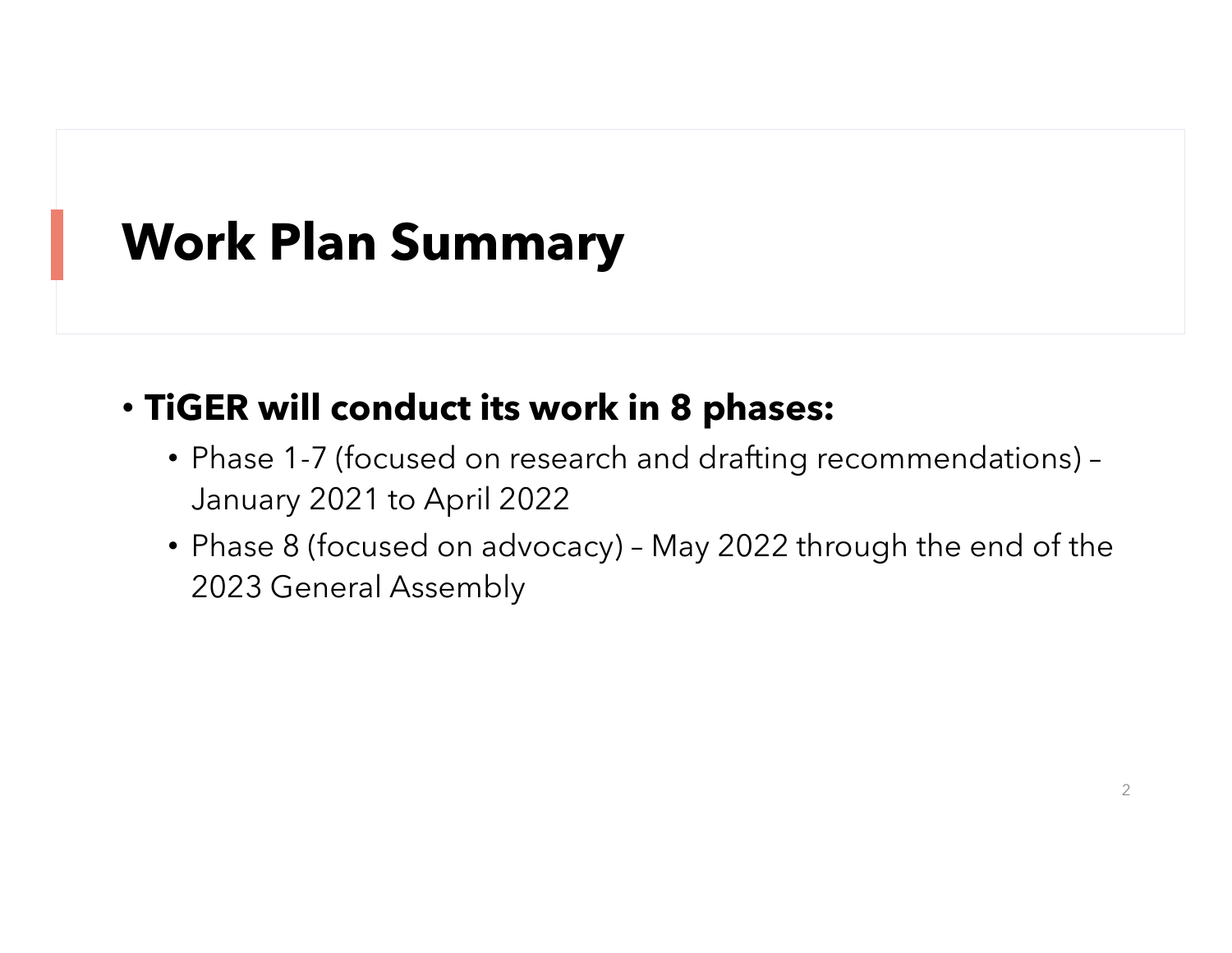## Workplan Overview

| <b>Workplan Overview</b>                                                           |                                                                                                                                                                                                                                                                                                                                                                                                           |                                                                                                                                                                |                                                                           |
|------------------------------------------------------------------------------------|-----------------------------------------------------------------------------------------------------------------------------------------------------------------------------------------------------------------------------------------------------------------------------------------------------------------------------------------------------------------------------------------------------------|----------------------------------------------------------------------------------------------------------------------------------------------------------------|---------------------------------------------------------------------------|
| <b>Phase</b>                                                                       | <b>Phase Description</b>                                                                                                                                                                                                                                                                                                                                                                                  | <b>Desired Outcomes</b>                                                                                                                                        | <b>Timing</b>                                                             |
| Phase 1:                                                                           | The Task Force will assemble, determine its internal organizational structure, and<br>Task Force Establishment adopt a workplan, including a communications plan.                                                                                                                                                                                                                                         | A clear work plan that provides TiGER members<br>and the public a clear understanding of how the<br>Task Force will complete its work.                         | January - March 2021                                                      |
| Phase 2:<br><b>Survey Research and</b><br><b>Expert Forums</b>                     | The Task Force will hold a series of forums to receive further information from<br>experts in each area under consideration. These sessions will be public and include<br>government, community stakeholders, academics with expertise in local<br>government and electoral system, and viewpoints from beyond Arlington County.<br>The Task Force will also conduct survey research to support its work. | Provide the Task Force and the public with the<br>information to determine what changes are<br>necessary (if any) and the potential forms of<br>those changes. | April - August 2021                                                       |
| Phase 3:<br><b>Adoption of Preliminary</b><br><b>Recommendations</b><br>Guidelines | The Task Force will adopt a Preliminary Recommendations Guidelines, which will<br>detail the Task Force's Preliminary Recommendations on the matters within its<br>purview. The Preliminary Recommendations Guidelines will guide the subject<br>matter subcommittee's implementation proposals, which will be drafted in Phase 4                                                                         | A clear, high-level understanding of the set of<br>recommendations (if any) the Task Force plans September 2021<br>to advocate for in its final report.        |                                                                           |
| <b>Phase 4: Subcommittees</b><br><b>Draft Implementation</b><br><b>Proposals</b>   | Additional Task Force Subcommittees will be formed and will draft implementation<br>proposals for consideration by the Task Force                                                                                                                                                                                                                                                                         | Detailed proposals to implement the Task<br>Force's recommendations (if any) as defined in $\vert$ October – November 2021<br>Phase 3.                         |                                                                           |
| Phase 5:<br><b>Review and Adopt</b><br><b>Subcommittees' Proposals</b>             | The Task Force will review and adopt subcommittee proposals for incorporation<br>into the Task Force's final report.                                                                                                                                                                                                                                                                                      | A detailed and clear understanding of the Task<br>Force's recommendations and how to<br>implement them.                                                        | December 2021                                                             |
| Phase 6:<br><b>Final Public Report</b><br><b>Drafting</b>                          | The Task Force will designate specific individuals or a subcommittee to draft a final A final report that reflects the majority of the<br>report based on approved proposals.                                                                                                                                                                                                                             | Task Force and its members.                                                                                                                                    | January 2022 - March 2022                                                 |
| Phase 7:<br><b>Adoption of Final Report</b>                                        | The Task Force will consider, revise, and adopt a final report.                                                                                                                                                                                                                                                                                                                                           | A final report that is supported by the Civic<br>Federation Membership.                                                                                        | April 2022                                                                |
| Phase 8:                                                                           | Task Force will advocate for its final recommendations before the County Board,<br>School Board, and the Virginia General Assembly                                                                                                                                                                                                                                                                        | The adoption of the Task Force's<br>recommendations by the relevant government<br>body.                                                                        | May 2022 through End of 2023 Regular Virginia<br>General Assembly Session |